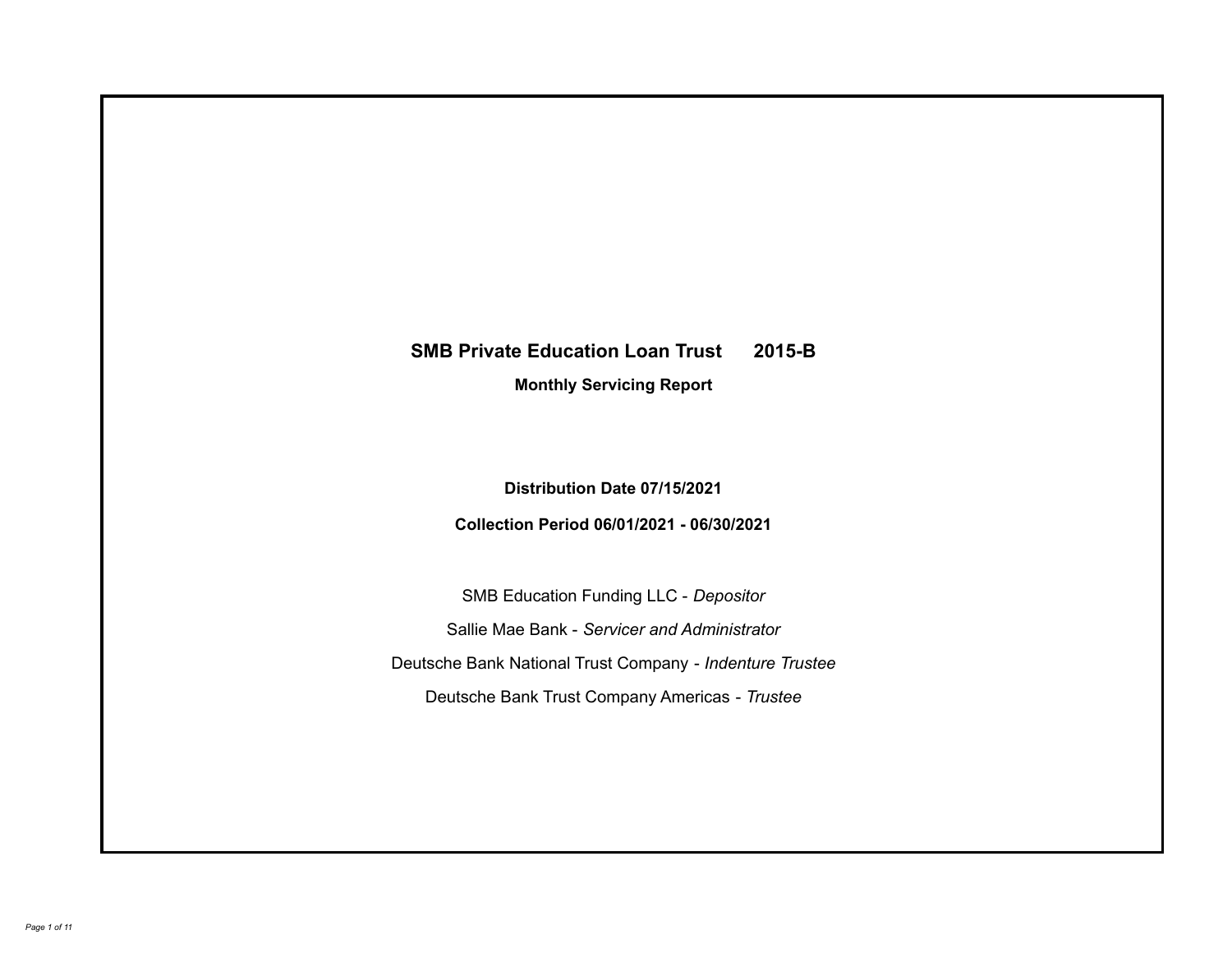A

| <b>Student Loan Portfolio Characteristics</b>                  | <b>Settlement Date</b><br>07/30/2015 | 05/31/2021                       | 06/30/2021                       |
|----------------------------------------------------------------|--------------------------------------|----------------------------------|----------------------------------|
| <b>Principal Balance</b><br>Interest to be Capitalized Balance | \$700,964,388.29<br>42,430,107.89    | \$264,214,104.78<br>8,461,974.46 | \$259,183,453.30<br>7,929,958.09 |
| Pool Balance                                                   | \$743,394,496.18                     | \$272,676,079.24                 | \$267,113,411.39                 |
| Weighted Average Coupon (WAC)                                  | 8.13%                                | 7.76%                            | 7.76%                            |
| Weighted Average Remaining Term                                | 128.84                               | 124.75                           | 124.89                           |
| Number of Loans                                                | 63,899                               | 24,469                           | 24,018                           |
| Number of Borrowers                                            | 43,918                               | 16,983                           | 16,659                           |
| Pool Factor                                                    |                                      | 0.366798625                      | 0.359315831                      |
| Since Issued Total Constant Prepayment Rate (1)                |                                      | 8.53%                            | 8.51%                            |

| <b>Debt Securities</b> | Cusip/Isin | 06/15/2021      | 07/15/2021      |
|------------------------|------------|-----------------|-----------------|
| A2A                    | 78448QAB4  | \$30,126,654.81 | \$26,339,306.49 |
| A2B                    | 78448QAC2  | \$14,121,869.43 | \$12,346,549.90 |
| A <sub>3</sub>         | 78448QAD0  | \$75,000,000.00 | \$75,000,000.00 |
|                        | 78448QAE8  | \$70,000,000.00 | \$70,000,000.00 |
|                        | 78448QAF5  | \$50,000,000.00 | \$50,000,000.00 |
|                        |            |                 |                 |

| $\sim$<br>◡ | <b>Certificates</b> | Cusip/Isin | 06/15/2021 | 07/15/2021   |
|-------------|---------------------|------------|------------|--------------|
|             | Residual            | 78448Q108  | 100,000.00 | \$100,000.00 |

| <b>Account Balances</b>          | 06/15/2021     | 07/15/2021     |
|----------------------------------|----------------|----------------|
| Reserve Account Balance          | \$1,896,081.00 | \$1,896,081.00 |
|                                  |                |                |
|                                  |                |                |
| <b>Asset / Liability</b>         | 06/15/2021     | 07/15/2021     |
| Overcollateralization Percentage | 12.26%         | 12.51%         |

(1) Since Issued Total CPR calculations found in monthly servicing reports issued on or prior to September 15, 2015 originally included loans that were removed from the pool by the sponsor because they became ineligible for the pool between the cut-off date and settlement date. On October 5, 2015, Since Issued Total CPR calculations were revised to exclude these loans and all prior monthly servicing reports were restated. For additional information, see 'Since Issued CPR Methodology' found on page 11 of this report.

Actual Overcollateralization Amount \$33,427,555.00

\$33,427,555.00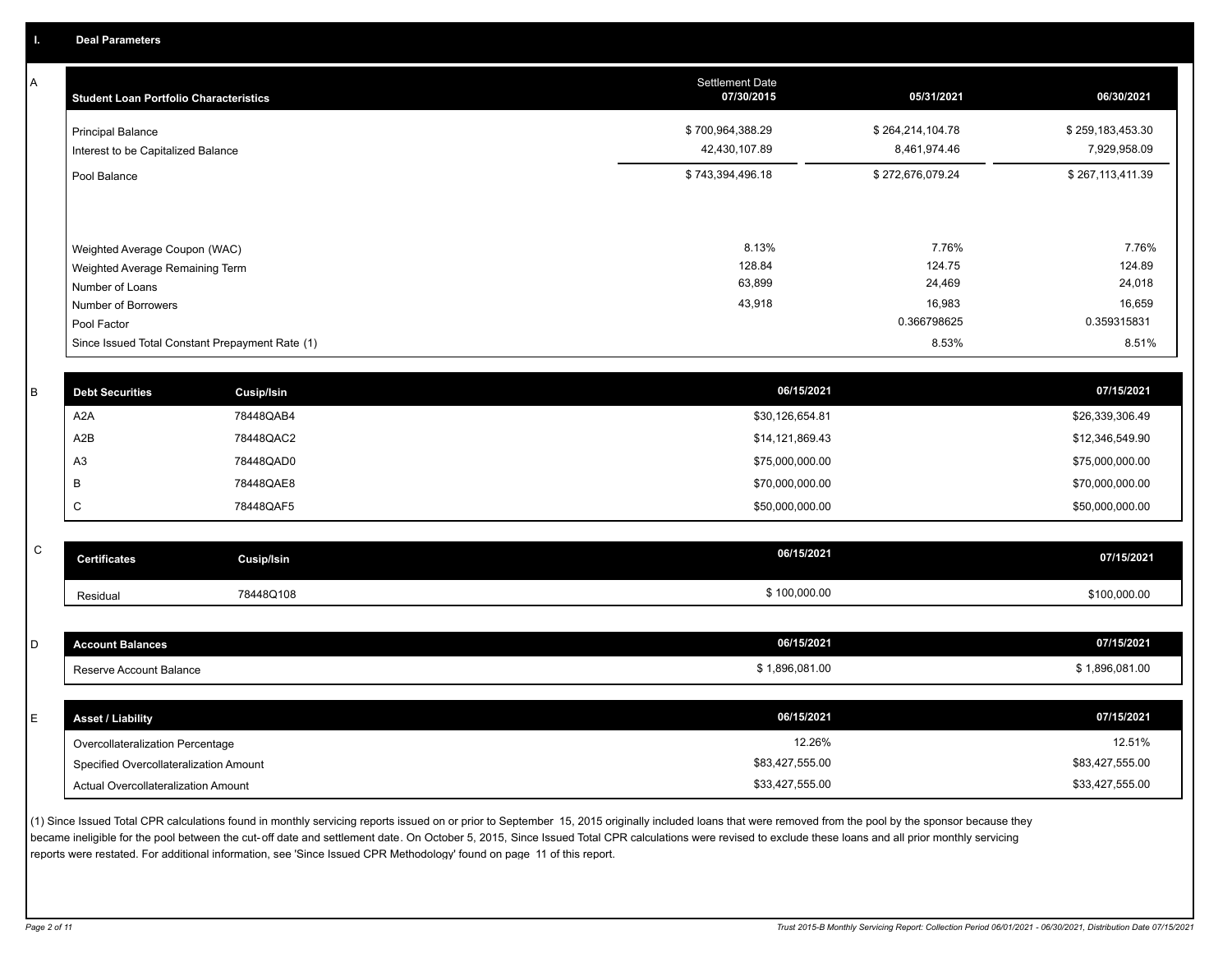| A  | <b>Student Loan Principal Receipts</b>                           |                |
|----|------------------------------------------------------------------|----------------|
|    | <b>Borrower Principal</b>                                        | 5,084,949.96   |
|    | <b>Consolidation Activity Principal</b>                          | 0.00           |
|    | Seller Principal Reimbursement                                   | 0.00           |
|    | Servicer Principal Reimbursement                                 | 0.00           |
|    | Delinquent Principal Purchases by Servicer                       | 0.00           |
|    | <b>Other Principal Deposits</b>                                  | 68,346.89      |
|    | <b>Total Principal Receipts</b>                                  | \$5,153,296.85 |
| B  | <b>Student Loan Interest Receipts</b>                            |                |
|    | <b>Borrower Interest</b>                                         | 1,445,447.85   |
|    | <b>Consolidation Activity Interest</b>                           | 0.00           |
|    | Seller Interest Reimbursement                                    | 0.00           |
|    | Servicer Interest Reimbursement                                  | 0.00           |
|    | Delinquent Interest Purchases by Servicer                        | 0.00           |
|    | <b>Other Interest Deposits</b>                                   | 266.71         |
|    | <b>Total Interest Receipts</b>                                   | \$1,445,714.56 |
| С  | <b>Recoveries on Realized Losses</b>                             | \$85,623.88    |
| D  | <b>Investment Income</b>                                         | \$165.58       |
| E. | <b>Funds Borrowed from Next Collection Period</b>                | \$0.00         |
| F  | Funds Repaid from Prior Collection Period                        | \$0.00         |
| G  | <b>Loan Sale or Purchase Proceeds</b>                            | \$0.00         |
| н  | Initial Deposits to Distribution Account                         | \$0.00         |
|    | <b>Excess Transferred from Other Accounts</b>                    | \$0.00         |
| J  | <b>Borrower Benefit Reimbursements</b>                           | \$0.00         |
| Κ  | <b>Other Deposits</b>                                            | \$0.00         |
| Г  | <b>Other Fees Collected</b>                                      | \$0.00         |
| М  | <b>AVAILABLE FUNDS</b>                                           | \$6,684,800.87 |
| N  | Non-Cash Principal Activity During Collection Period             | \$122,645.37   |
| O  | Aggregate Purchased Amounts by the Depositor, Servicer or Seller | \$68,613.60    |
| P  | Aggregate Loan Substitutions                                     | \$0.00         |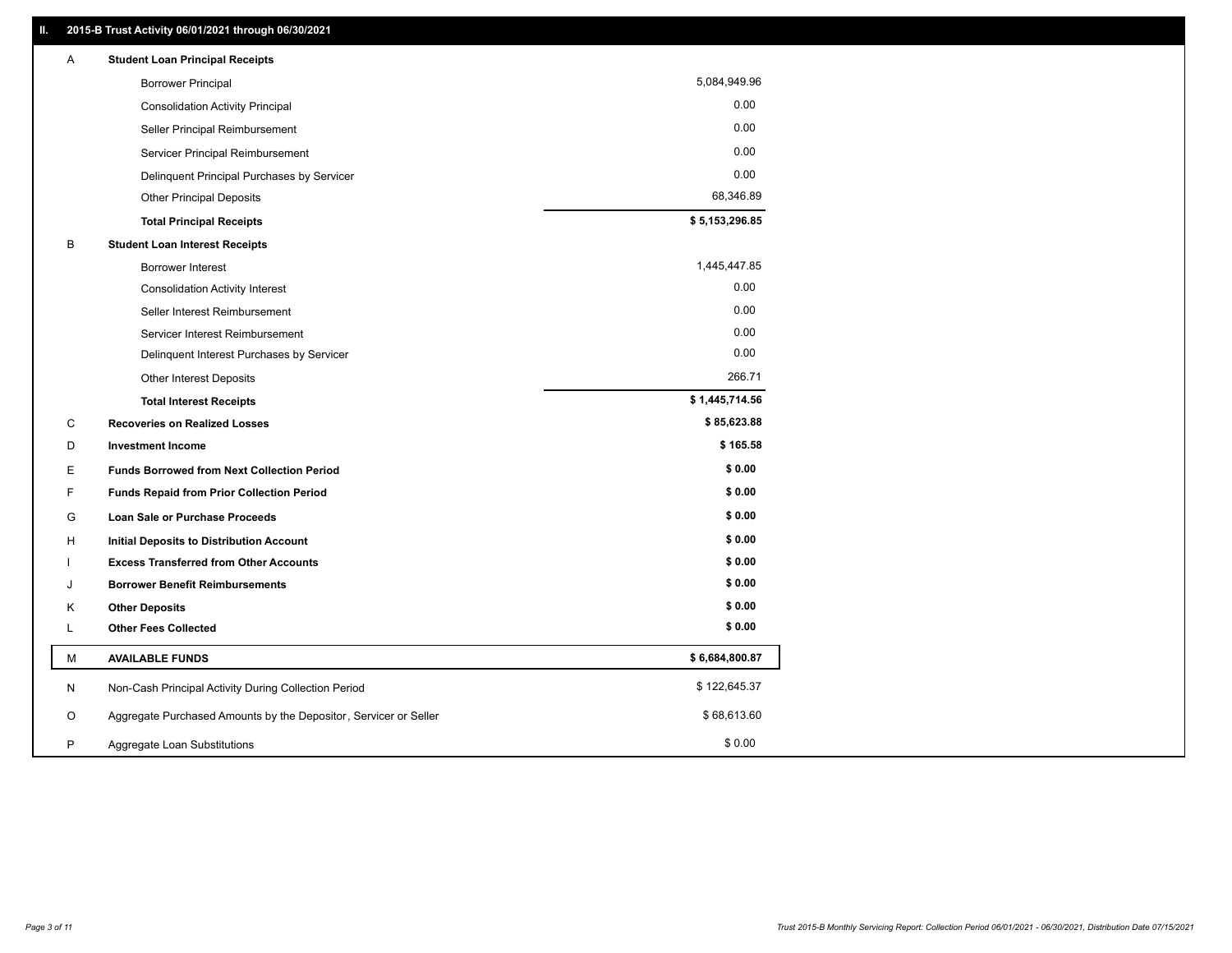|                   |                       |                   |         |                                                           | <b>Loans by Repayment Status</b> |                            |                          |         |                                                                  |                |                            |  |
|-------------------|-----------------------|-------------------|---------|-----------------------------------------------------------|----------------------------------|----------------------------|--------------------------|---------|------------------------------------------------------------------|----------------|----------------------------|--|
|                   |                       |                   |         | 06/30/2021                                                |                                  |                            | 05/31/2021               |         |                                                                  |                |                            |  |
|                   |                       | Wtd Avg<br>Coupon | # Loans | Principal and<br><b>Interest Accrued</b><br>to Capitalize | % of Principal                   | % of Loans in<br>Repay (1) | <b>Wtd Avg</b><br>Coupon | # Loans | <b>Principal and</b><br><b>Interest Accrued</b><br>to Capitalize | % of Principal | % of Loans in<br>Repay (1) |  |
| INTERIM:          | IN SCHOOL             | 9.14%             | 290     | \$4,886,866.71                                            | 1.830%                           | $-$ %                      | 9.10%                    | 338     | \$5,825,285.87                                                   | 2.136%         | $-$ %                      |  |
|                   | GRACE                 | 8.86%             | 181     | \$3,030,700.59                                            | 1.135%                           | $-$ %                      | 8.91%                    | 154     | \$2,515,763.75                                                   | 0.923%         | $-$ %                      |  |
|                   | <b>DEFERMENT</b>      | 8.55%             | 1,600   | \$23,042,129.65                                           | 8.626%                           | $-$ %                      | 8.62%                    | 1,686   | \$24,708,263.92                                                  | 9.061%         | $-$ %                      |  |
| <b>REPAYMENT:</b> | <b>CURRENT</b>        | 7.62%             | 20,883  | \$219,404,457.93                                          | 82.139%                          | 92.907%                    | 7.61%                    | 21,271  | \$223,314,862.33                                                 | 81.897%        | 93.193%                    |  |
|                   | 31-60 DAYS DELINQUENT | 8.27%             | 255     | \$3,526,816.23                                            | 1.320%                           | 1.493%                     | 8.06%                    | 273     | \$4,094,625.28                                                   | 1.502%         | 1.709%                     |  |
|                   | 61-90 DAYS DELINQUENT | 7.67%             | 156     | \$2,867,845.73                                            | 1.074%                           | 1.214%                     | 7.42%                    | 113     | \$2,282,901.76                                                   | 0.837%         | 0.953%                     |  |
|                   | > 90 DAYS DELINQUENT  | 8.21%             | 99      | \$1,756,792.42                                            | 0.658%                           | 0.744%                     | 8.50%                    | 113     | \$1,959,345.75                                                   | 0.719%         | 0.818%                     |  |
|                   | <b>FORBEARANCE</b>    | 7.83%             | 554     | \$8,597,802.13                                            | 3.219%                           | 3.641%                     | 7.70%                    | 521     | \$7,975,030.58                                                   | 2.925%         | 3.328%                     |  |
| <b>TOTAL</b>      |                       |                   | 24,018  | \$267,113,411.39                                          | 100.00%                          | 100.00%                    |                          | 24,469  | \$272,676,079.24                                                 | 100.00%        | 100.00%                    |  |

Percentages may not total 100% due to rounding  $\pmb{\ast}$ 

1 Loans classified in "Repayment" include any loan for which interim interest only, \$25 fixed payments or full principal and interest payments are due.

| <b>Loans by Borrower Status</b> |                                                                                                                              |                          |         |                                                                  |                |                                |                          |         |                                                           |                |                                |
|---------------------------------|------------------------------------------------------------------------------------------------------------------------------|--------------------------|---------|------------------------------------------------------------------|----------------|--------------------------------|--------------------------|---------|-----------------------------------------------------------|----------------|--------------------------------|
|                                 |                                                                                                                              |                          |         | 06/30/2021                                                       |                |                                | 05/31/2021               |         |                                                           |                |                                |
|                                 |                                                                                                                              | <b>Wtd Avg</b><br>Coupon | # Loans | <b>Principal and</b><br><b>Interest Accrued</b><br>to Capitalize | % of Principal | % of Loans in<br>P&I Repay (2) | <b>Wtd Avg</b><br>Coupon | # Loans | Principal and<br><b>Interest Accrued</b><br>to Capitalize | % of Principal | % of Loans in<br>P&I Repay (2) |
| INTERIM:                        | IN SCHOOL                                                                                                                    | 8.76%                    | 501     | \$7,985,699.61                                                   | 2.990%         | $-$ %                          | 8.76%                    | 608     | \$10,092,740.46                                           | 3.701%         | $-$ %                          |
|                                 | <b>GRACE</b>                                                                                                                 | 8.66%                    | 325     | \$5,536,307.27                                                   | 2.073%         | $-$ %                          | 8.63%                    | 276     | \$4,503,467.06                                            | 1.652%         | $-$ %                          |
|                                 | <b>DEFERMENT</b>                                                                                                             | 8.21%                    | 2,838   | \$38,272,253.89                                                  | 14.328%        | $-$ %                          | 8.26%                    | 2,961   | \$40,612,435.67                                           | 14.894%        | $-$ %                          |
| P&I REPAYMENT:                  | <b>CURRENT</b>                                                                                                               | 7.60%                    | 19,307  | \$198,830,763.88                                                 | 74.437%        | 92.342%                        | 7.58%                    | 19,614  | \$201,299,729.88                                          | 73.824%        | 92.565%                        |
|                                 | 31-60 DAYS DELINQUENT                                                                                                        | 8.25%                    | 240     | \$3,318,496.80                                                   | 1.242%         | 1.541%                         | 8.07%                    | 266     | \$3,965,851.11                                            | 1.454%         | 1.824%                         |
|                                 | 61-90 DAYS DELINQUENT                                                                                                        | 7.68%                    | 154     | \$2,815,295.39                                                   | 1.054%         | 1.307%                         | 7.42%                    | 111     | \$2,270,093.17                                            | 0.833%         | 1.044%                         |
|                                 | > 90 DAYS DELINQUENT                                                                                                         | 8.21%                    | 99      | \$1,756,792.42                                                   | 0.658%         | 0.816%                         | 8.50%                    | 112     | \$1,956,731.31                                            | 0.718%         | 0.900%                         |
|                                 | <b>FORBEARANCE</b>                                                                                                           | 7.83%                    | 554     | \$8,597,802.13                                                   | 3.219%         | 3.993%                         | 7.70%                    | 521     | \$7,975,030.58                                            | 2.925%         | 3.667%                         |
| <b>TOTAL</b>                    | Percentages may not total 100% due to rounding                                                                               |                          | 24,018  | \$267,113,411.39                                                 | 100.00%        | 100.00%                        |                          | 24,469  | \$272,676,079.24                                          | 100.00%        | 100.00%                        |
|                                 | 2 Loans classified in "P&I Repayment" includes only those loans for which scheduled principal and interest payments are due. |                          |         |                                                                  |                |                                |                          |         |                                                           |                |                                |

To conform with company standard reporting these sections now include Princial and Interest Accrued to Capitalize .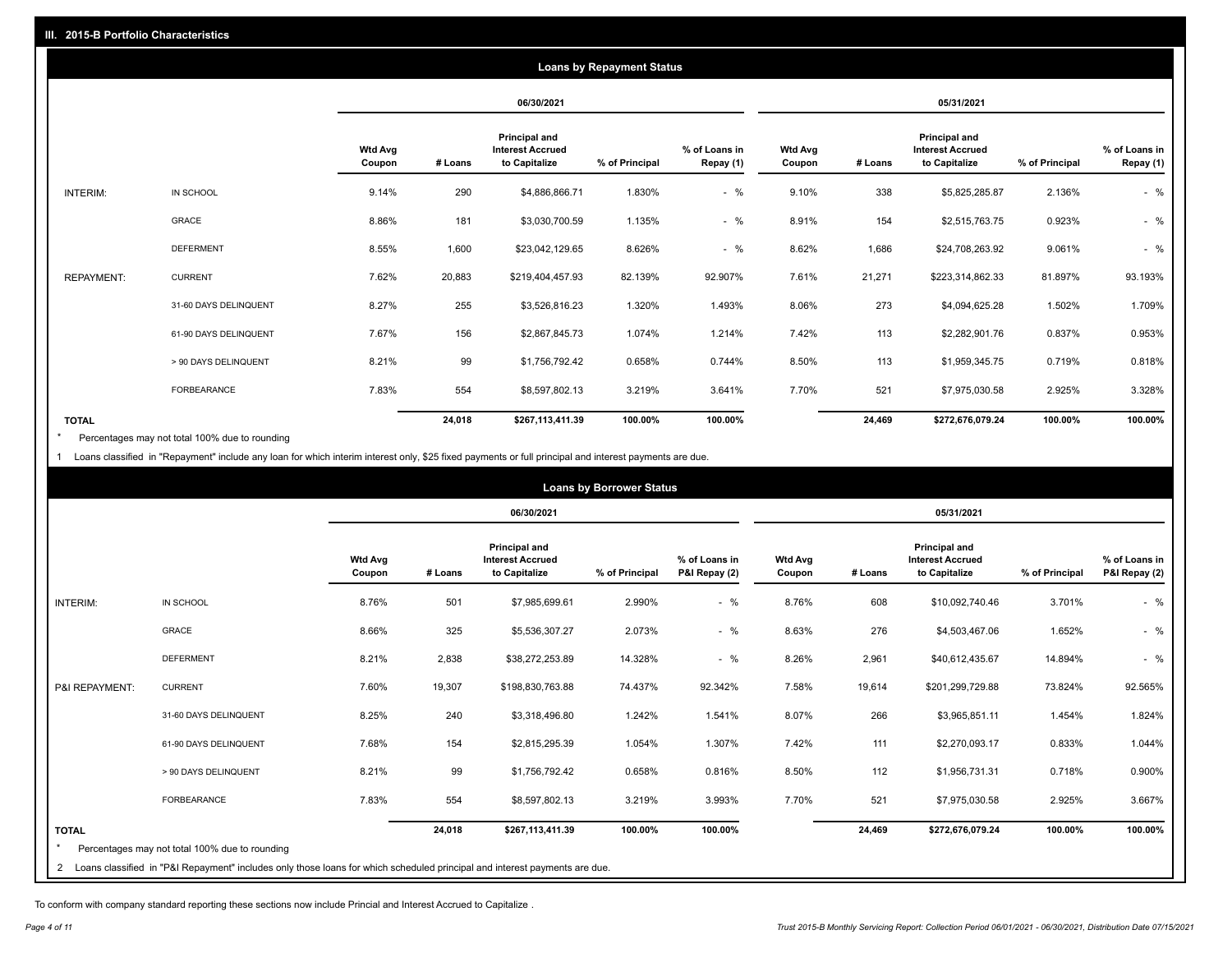|                                                                                                  | 6/30/2021        | 5/31/2021        |
|--------------------------------------------------------------------------------------------------|------------------|------------------|
| Pool Balance                                                                                     | \$267,113,411.39 | \$272,676,079.24 |
| Total # Loans                                                                                    | 24,018           | 24,469           |
| Total # Borrowers                                                                                | 16,659           | 16,983           |
| Weighted Average Coupon                                                                          | 7.76%            | 7.76%            |
| Weighted Average Remaining Term                                                                  | 124.89           | 124.75           |
| Percent of Pool - Cosigned                                                                       | 93.2%            | 93.2%            |
| Percent of Pool - Non Cosigned                                                                   | 6.8%             | 6.8%             |
| Borrower Interest Accrued for Period                                                             | \$1,664,858.48   | \$1,748,135.09   |
| <b>Outstanding Borrower Interest Accrued</b>                                                     | \$10,536,333.89  | \$11,187,513.30  |
| Gross Principal Realized Loss - Periodic *                                                       | \$700,897.48     | \$565,924.51     |
| Gross Principal Realized Loss - Cumulative *                                                     | \$39,682,004.66  | \$38,981,107.18  |
| Recoveries on Realized Losses - Periodic                                                         | \$85,623.88      | \$154,080.49     |
| Recoveries on Realized Losses - Cumulative                                                       | \$6,217,749.43   | \$6,132,125.55   |
| Net Losses - Periodic                                                                            | \$615,273.60     | \$411,844.02     |
| Net Losses - Cumulative                                                                          | \$33,464,255.23  | \$32,848,981.63  |
| Non-Cash Principal Activity - Capitalized Interest                                               | \$824,150.19     | \$619,652.24     |
| Since Issued Total Constant Prepayment Rate (CPR) (1)                                            | 8.51%            | 8.53%            |
| <b>Loan Substitutions</b>                                                                        | \$0.00           | \$0.00           |
| <b>Cumulative Loan Substitutions</b>                                                             | \$0.00           | \$0.00           |
| <b>Unpaid Servicing Fees</b>                                                                     | \$0.00           | \$0.00           |
| <b>Unpaid Administration Fees</b>                                                                | \$0.00           | \$0.00           |
| <b>Unpaid Carryover Servicing Fees</b>                                                           | \$0.00           | \$0.00           |
| Note Interest Shortfall                                                                          | \$0.00           | \$0.00           |
| Loans in Modification                                                                            | \$28,929,376.45  | \$29,721,024.40  |
| % of Loans in Modification as a % of Loans in Repayment (P&I)                                    | 13.99%           | 14.19%           |
|                                                                                                  |                  |                  |
| % Annualized Gross Principal Realized Loss - Periodic as a %<br>of Loans in Repayment (P&I) * 12 | 4.07%            | 3.24%            |
|                                                                                                  |                  |                  |
| % Gross Principal Realized Loss - Cumulative as a % of                                           |                  |                  |
| Original Pool Balance                                                                            | 5.34%            | 5.24%            |

\* In accordance with the Servicer's current policies and procedures, after September 1, 2017 loans subject to bankruptcy claims generally will not be reported as a charged- off unless and until they are delinquent for 120

(1) Since Issued Total CPR calculations found in monthly servicing reports issued on or prior to September 15, 2015 originally included loans that were removed from the pool by the sponsor because they became ineligible fo pool between the cut-off date and settlement date. On October 5, 2015, Since Issued Total CPR calculations were revised to exclude these loans and all prior monthly servicing reports were restated . For additional informat see 'Since Issued CPR Methodology' found on page 11 of this report.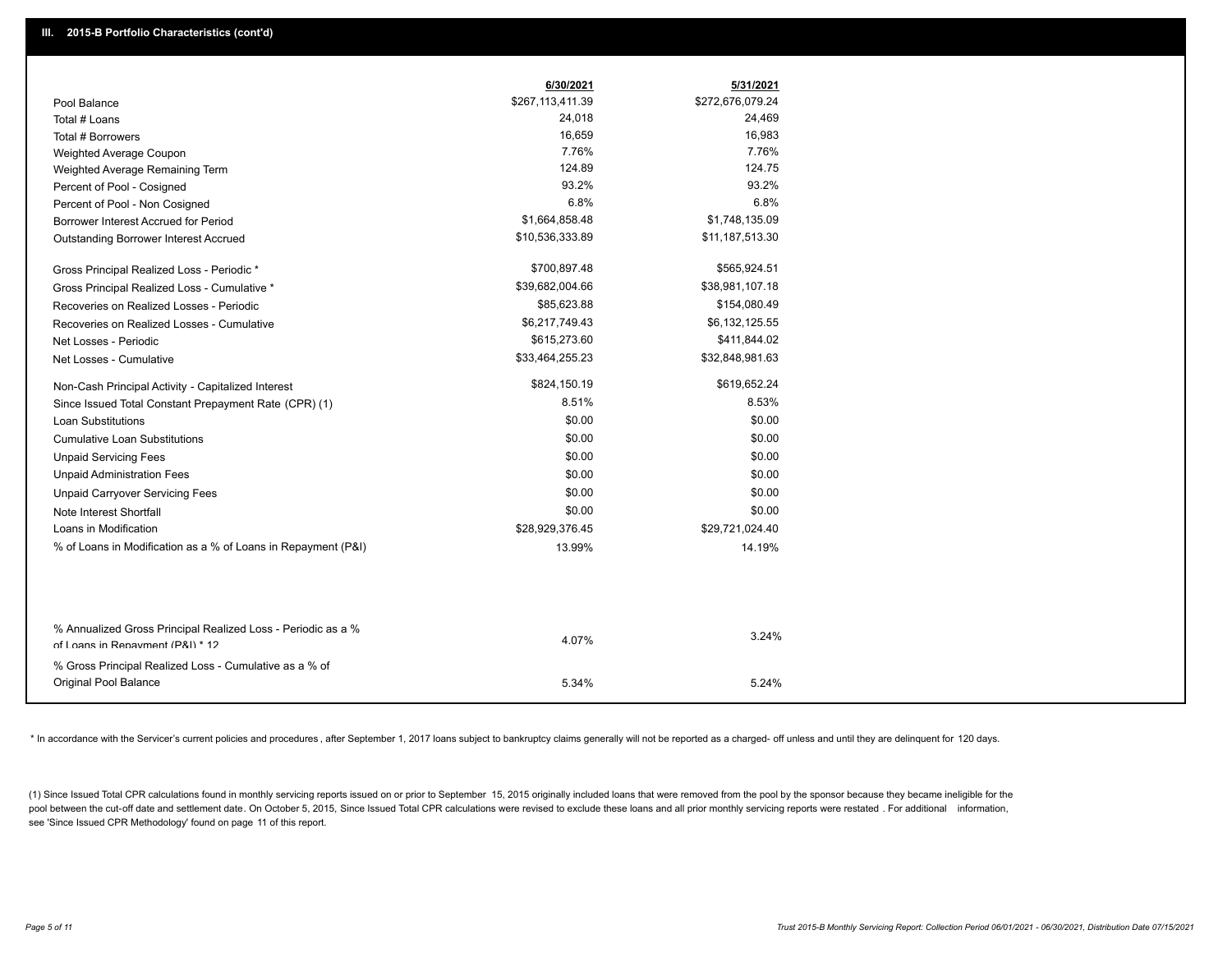#### **Loan Program**  A

|                                    | Weighted<br>Average | # LOANS  | <b>\$ AMOUNT</b> | $%$ *    |
|------------------------------------|---------------------|----------|------------------|----------|
| - Smart Option Interest-Only Loans | 6.66%               | 4,167    | \$30,372,222.59  | 11.371%  |
| - Smart Option Fixed Pay Loans     | 7.65%               | 6,462    | \$83,462,574.15  | 31.246%  |
| - Smart Option Deferred Loans      | 8.04%               | 13,389   | \$153,278,614.65 | 57.383%  |
| - Other Loan Programs              | $0.00\%$            | $\Omega$ | \$0.00           | 0.000%   |
| <b>Total</b>                       | 7.76%               | 24,018   | \$267,113,411.39 | 100.000% |

\* Percentages may not total 100% due to rounding

B

C

**Index Type**

|                       | Weighted<br>Average | # LOANS | \$ AMOUNT        | $%$ *    |
|-----------------------|---------------------|---------|------------------|----------|
| - Fixed Rate Loans    | 7.69%               | 5,217   | \$73,989,441.12  | 27.700%  |
| - LIBOR Indexed Loans | 7.79%               | 18,801  | \$193,123,970.27 | 72.300%  |
| - Other Index Rates   | $0.00\%$            |         | \$0.00           | 0.000%   |
| <b>Total</b>          | 7.76%               | 24,018  | \$267,113,411.39 | 100.000% |

\* Percentages may not total 100% due to rounding

## **Weighted Average Recent FICO**

| 1,622<br>1,597 | \$19,300,769.40<br>\$18,296,753.10 | 7.226%    |
|----------------|------------------------------------|-----------|
|                |                                    |           |
|                |                                    | 6.850%    |
| 2,567          | \$30,793,053.19                    | 11.528%   |
| 4,944          | \$59,428,181.11                    | 22.248%   |
| 13,288         | \$139,294,654.59                   | 52.148%   |
| $\mathbf 0$    | \$0.00                             | $0.000\%$ |
| 24,018         | \$267,113,411.39                   | 100.000%  |
|                |                                    |           |

To conform with company standard reporting these sections now include Princial and Interest Accrued to Capitalize .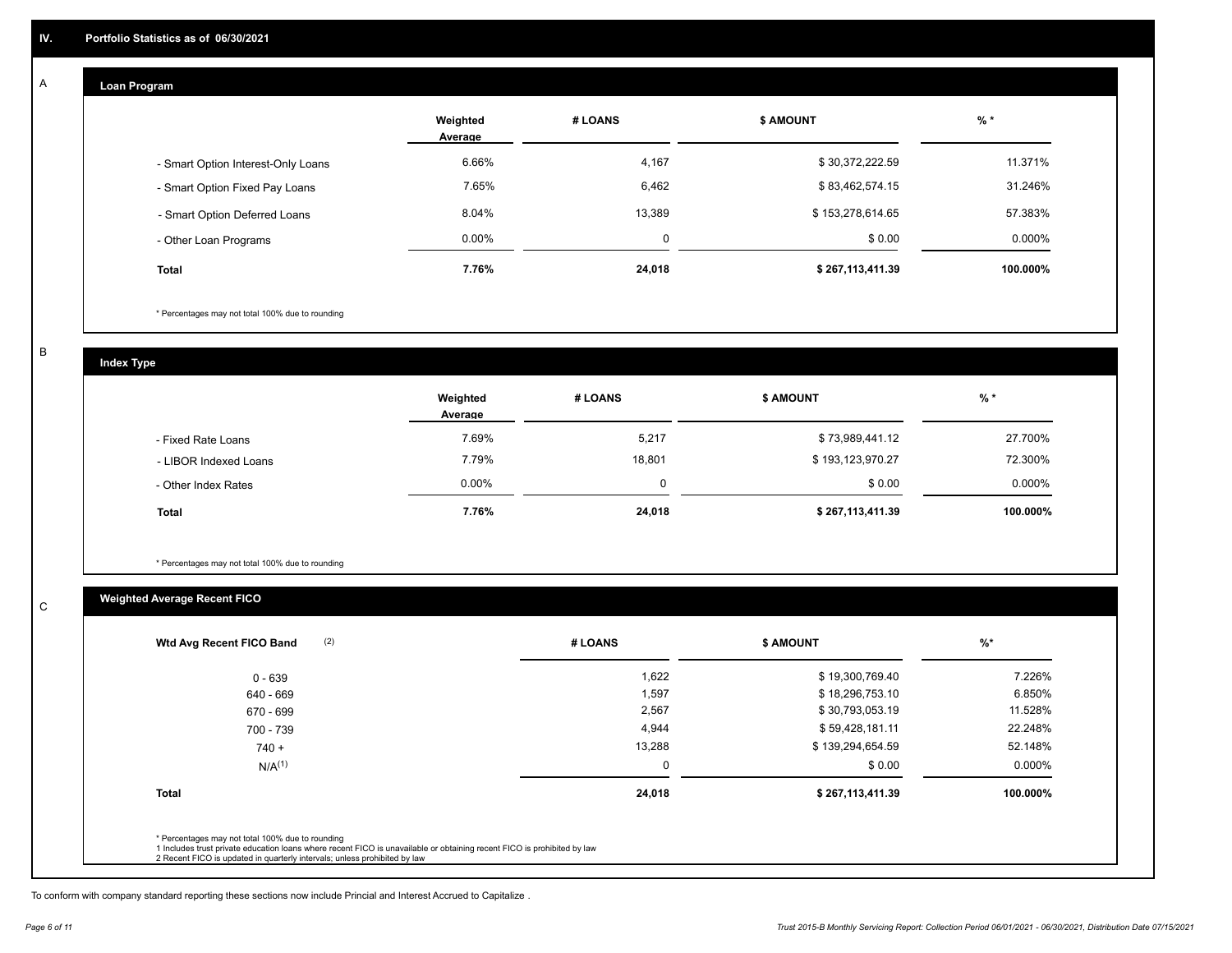| V. |       | 2015-B Reserve Account and Principal Distribution Calculations                                      |                  |  |
|----|-------|-----------------------------------------------------------------------------------------------------|------------------|--|
| Α. |       | <b>Reserve Account</b>                                                                              |                  |  |
|    |       | Specified Reserve Account Balance                                                                   | \$1,896,081.00   |  |
|    |       | <b>Actual Reserve Account Balance</b>                                                               | \$1,896,081.00   |  |
| В. |       | <b>Principal Distribution Amount</b>                                                                |                  |  |
|    | i.    | Class A Notes Outstanding                                                                           | \$119,248,524.24 |  |
|    | ii.   | Pool Balance                                                                                        | \$267,113,411.39 |  |
|    | iii.  | First Priority Principal Distribution Amount (i - ii)                                               | \$0.00           |  |
|    |       |                                                                                                     |                  |  |
|    | iv.   | Class A and B Notes Outstanding                                                                     | \$189,248,524.24 |  |
|    | v.    | First Priority Principal Distribution Amount                                                        | \$0.00           |  |
|    | vi.   | Pool Balance                                                                                        | \$267,113,411.39 |  |
|    | vii.  | Specified Overcollateralization Amount                                                              | \$83,427,555.00  |  |
|    | viii. | Available Funds (after payment of waterfall items A through H)                                      | \$5,904,230.10   |  |
|    | ix.   | <b>Class C Notes Outstanding</b>                                                                    | \$50,000,000.00  |  |
|    | x.    | Regular Principal Distribution Amount (if (iv > 0, (iv - v) - (vi - vii), min(viii, ix))            | \$5,562,667.85   |  |
|    |       |                                                                                                     |                  |  |
|    | xi.   | Pool Balance                                                                                        | \$267,113,411.39 |  |
|    | xii.  | 10% of Initial Pool Balance                                                                         | \$74,339,449.62  |  |
|    | xiii. | First Priority Principal Distribution Amount                                                        | \$0.00           |  |
|    | XIV.  | Regular Principal Distribution Amount                                                               | \$5,562,667.85   |  |
|    | XV.   | Available Funds (after payment of waterfall items A through J)                                      | \$341,562.25     |  |
|    |       | xvi. Additional Principal Distribution Amount (if( $ix \le x$ , min( $xv$ , $xi$ - $xiii - xiv$ ))) | \$0.00           |  |
|    |       |                                                                                                     |                  |  |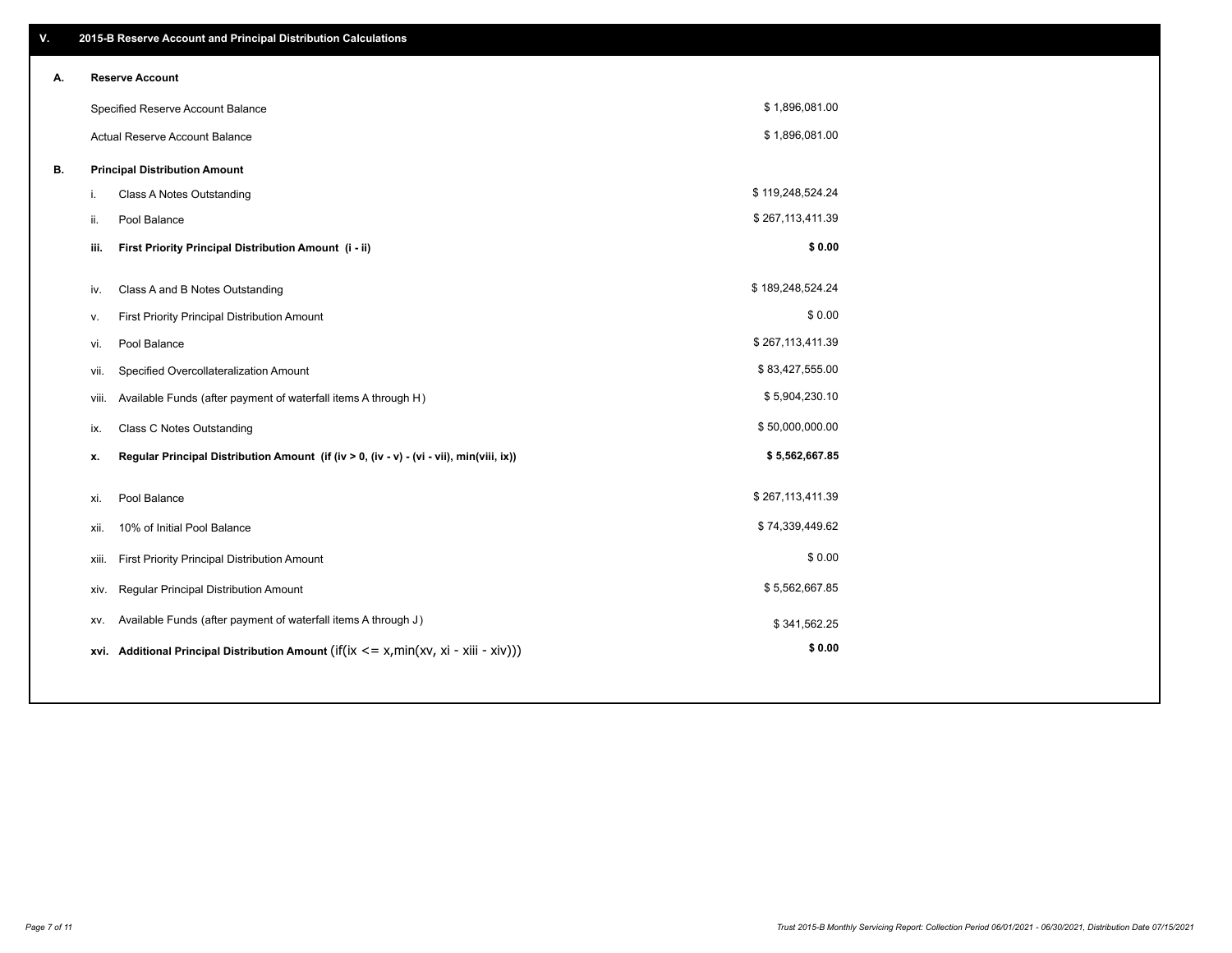|   |                                                         | Paid           | <b>Funds Balance</b> |
|---|---------------------------------------------------------|----------------|----------------------|
|   | <b>Total Available Funds</b>                            |                | \$6,684,800.87       |
| A | <b>Trustee Fees</b>                                     | \$0.00         | \$6,684,800.87       |
| В | <b>Servicing Fees</b>                                   | \$176,847.03   | \$6,507,953.84       |
| C | i. Administration Fees                                  | \$8,333.00     | \$6,499,620.84       |
|   | ii. Unreimbursed Administrator Advances plus any Unpaid | \$0.00         | \$6,499,620.84       |
| D | Class A Noteholders Interest Distribution Amount        | \$203,724.07   | \$6,295,896.77       |
| Е | First Priority Principal Payment                        | \$0.00         | \$6,295,896.77       |
| F | Class B Noteholders Interest Distribution Amount        | \$204,166.67   | \$6,091,730.10       |
| G | Class C Noteholders Interest Distribution Amount        | \$187,500.00   | \$5,904,230.10       |
| н | <b>Reinstatement Reserve Account</b>                    | \$0.00         | \$5,904,230.10       |
|   | Regular Principal Distribution                          | \$5,562,667.85 | \$341,562.25         |
| J | <b>Carryover Servicing Fees</b>                         | \$0.00         | \$341,562.25         |
| Κ | Additional Principal Distribution Amount                | \$0.00         | \$341,562.25         |
| L | <b>Unpaid Expenses of Trustee</b>                       | \$0.00         | \$341,562.25         |
| M | Unpaid Expenses of Administrator                        | \$0.00         | \$341,562.25         |
| N | Remaining Funds to the Residual Certificateholders      | \$341,562.25   | \$0.00               |

### **Waterfall Conditions**

| А. |      | <b>Class C Noteholders' Interest Distribution Condition</b>                        |                  |  |
|----|------|------------------------------------------------------------------------------------|------------------|--|
|    |      | Pool Balance                                                                       | \$267,113,411.39 |  |
|    | ш.   | Class A and B Notes Outstanding                                                    | \$189,248,524.24 |  |
|    | iii. | Class C Noteholders' Interest Distribution Ratio (i / ii)                          | 141.14%          |  |
|    | iv.  | Minimum Ratio                                                                      | 110.00%          |  |
|    | V.   | Is the Class C Noteholders' Interest Distribution Condition Satisfied (iii $>$ iv) | $\checkmark$     |  |
|    |      |                                                                                    |                  |  |

\* If the Class C Noteholders' Interest Distribution Condition is satisfied then the amount of interest accrued at the Class C Rate for the Accrual Period is Released on the distribution Date .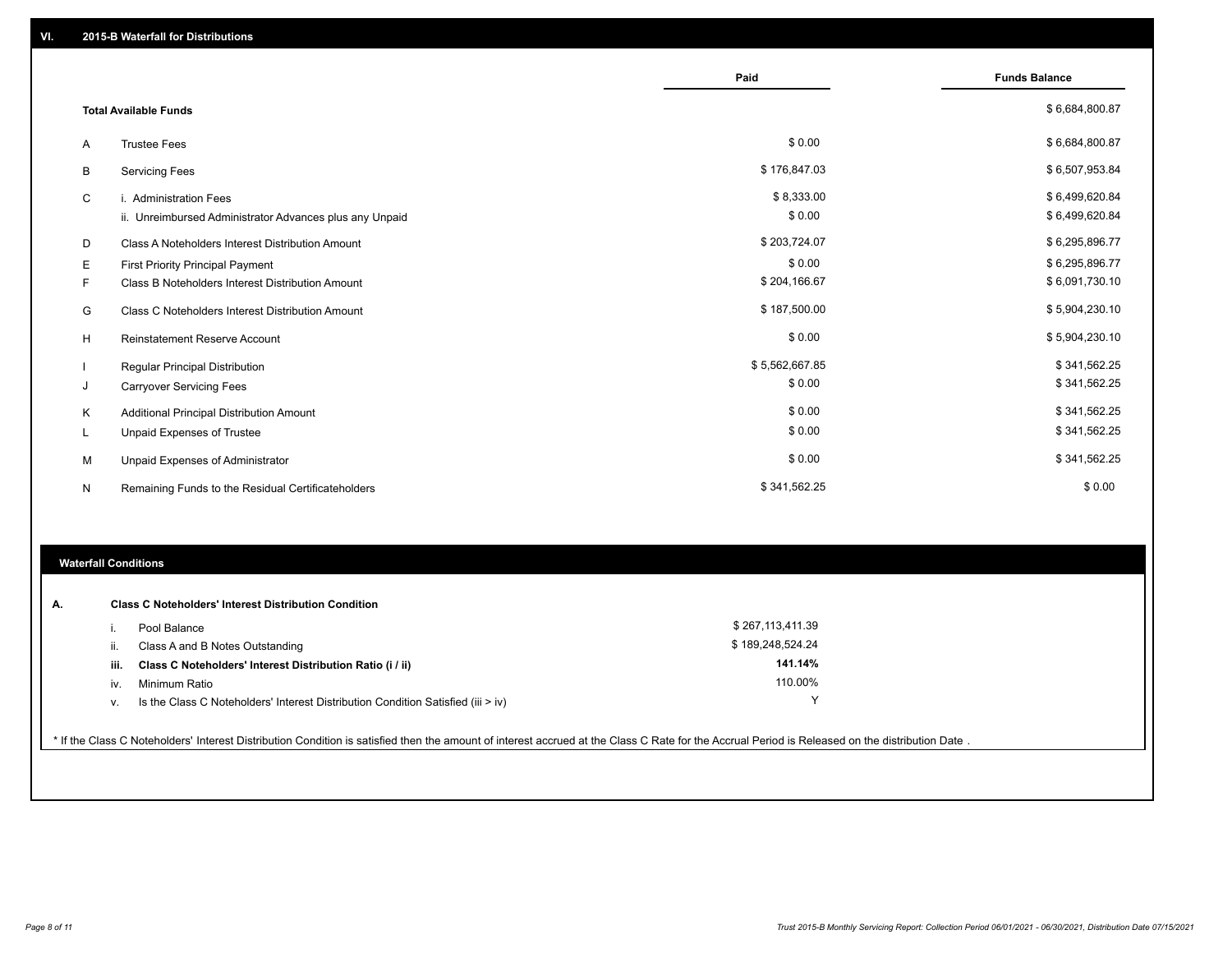| <b>Distribution Amounts</b>                                |                         |                         |                         |
|------------------------------------------------------------|-------------------------|-------------------------|-------------------------|
|                                                            | A <sub>2</sub> A        | A <sub>2</sub> B        | A3                      |
| Cusip/Isin                                                 | 78448QAB4               | 78448QAC2               | 78448QAD0               |
| <b>Beginning Balance</b>                                   | \$30,126,654.81         | \$14,121,869.43         | \$75,000,000.00         |
| Index                                                      | <b>FIXED</b>            | <b>LIBOR</b>            | <b>LIBOR</b>            |
| Spread/Fixed Rate                                          | 2.98%                   | 1.20%                   | 1.75%                   |
| Record Date (Days Prior to Distribution)                   | 1 NEW YORK BUSINESS DAY | 1 NEW YORK BUSINESS DAY | 1 NEW YORK BUSINESS DAY |
| <b>Accrual Period Begin</b>                                | 6/15/2021               | 6/15/2021               | 6/15/2021               |
| <b>Accrual Period End</b>                                  | 7/15/2021               | 7/15/2021               | 7/15/2021               |
| Daycount Fraction                                          | 0.08333333              | 0.08333333              | 0.08333333              |
| Interest Rate*                                             | 2.98000%                | 1.27288%                | 1.82288%                |
| <b>Accrued Interest Factor</b>                             | 0.002483333             | 0.001060734             | 0.001519067             |
| <b>Current Interest Due</b>                                | \$74,814.53             | \$14,979.54             | \$113,930.00            |
| Interest Shortfall from Prior Period Plus Accrued Interest | $\mathsf{\$}$ -         | $\mathsf{\$}$ -         | $$ -$                   |
| <b>Total Interest Due</b>                                  | \$74,814.53             | \$14,979.54             | \$113,930.00            |
| <b>Interest Paid</b>                                       | \$74,814.53             | \$14,979.54             | \$113,930.00            |
| <b>Interest Shortfall</b>                                  | $$ -$                   | $\frac{1}{2}$           | $\mathsf{\$}$ -         |
| <b>Principal Paid</b>                                      | \$3,787,348.32          | \$1,775,319.53          | $$ -$                   |
| <b>Ending Principal Balance</b>                            | \$26,339,306.49         | \$12,346,549.90         | \$75,000,000.00         |
| Paydown Factor                                             | 0.019725773             | 0.019725773             | 0.000000000             |
| <b>Ending Balance Factor</b>                               | 0.137183888             | 0.137183888             | 1.000000000             |

\* Pay rates for Current Distribution. For the interest rates applicable to the next distribution date, please see https://www.salliemae.com/about/investors/data/SMBabrate.txt.

**VII. 2015-B Distributions**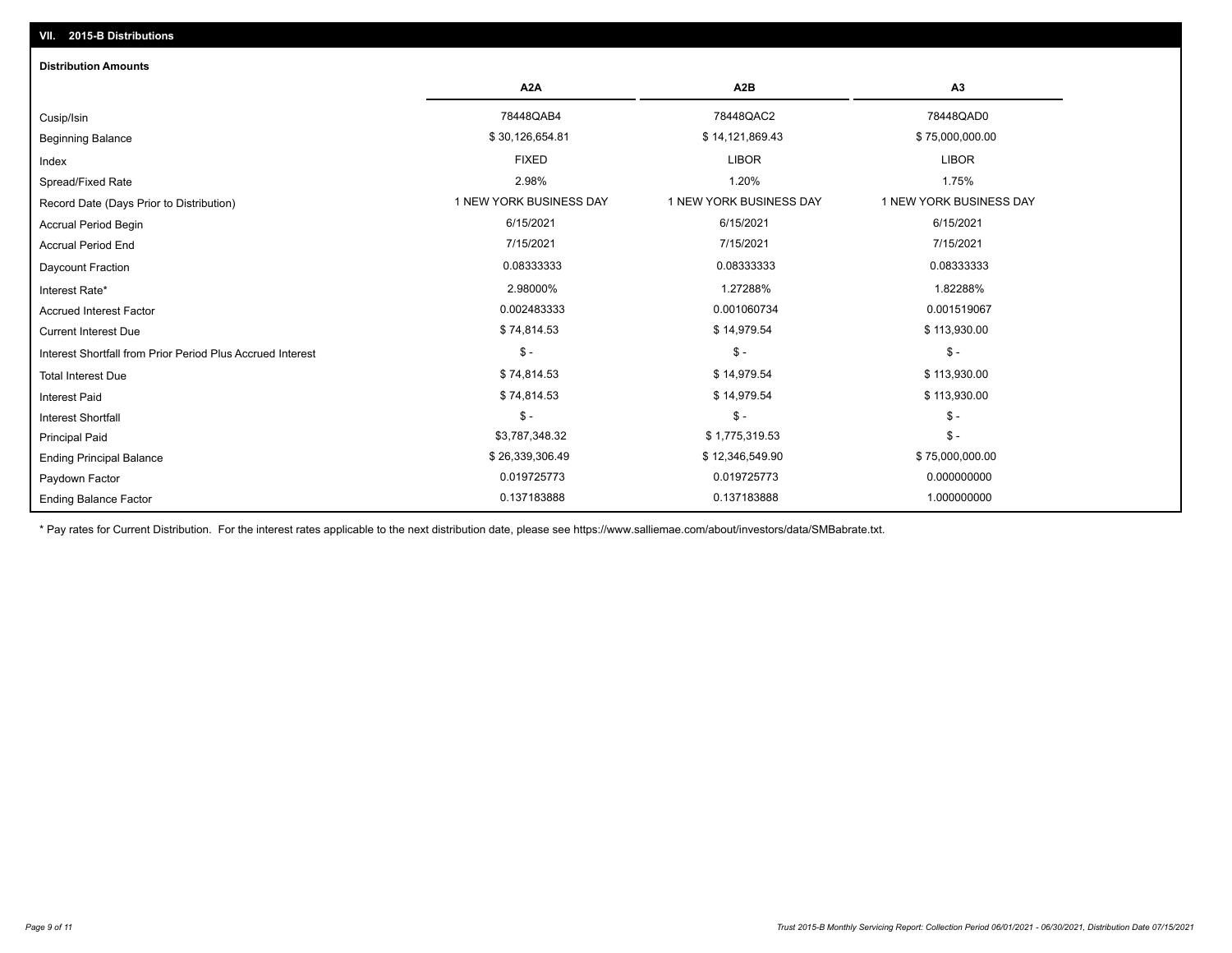| VII. 2015-B Distributions                                  |                         |                         |  |  |  |
|------------------------------------------------------------|-------------------------|-------------------------|--|--|--|
| <b>Distribution Amounts</b>                                |                         |                         |  |  |  |
|                                                            | в                       | С                       |  |  |  |
| Cusip/Isin                                                 | 78448QAE8               | 78448QAF5               |  |  |  |
| <b>Beginning Balance</b>                                   | \$70,000,000.00         | \$50,000,000.00         |  |  |  |
| Index                                                      | <b>FIXED</b>            | <b>FIXED</b>            |  |  |  |
| Spread/Fixed Rate                                          | 3.50%                   | 4.50%                   |  |  |  |
| Record Date (Days Prior to Distribution)                   | 1 NEW YORK BUSINESS DAY | 1 NEW YORK BUSINESS DAY |  |  |  |
| <b>Accrual Period Begin</b>                                | 6/15/2021               | 6/15/2021               |  |  |  |
| <b>Accrual Period End</b>                                  | 7/15/2021               | 7/15/2021               |  |  |  |
| Daycount Fraction                                          | 0.08333333              | 0.08333333              |  |  |  |
| Interest Rate*                                             | 3.50000%                | 4.50000%                |  |  |  |
| <b>Accrued Interest Factor</b>                             | 0.002916667             | 0.003750000             |  |  |  |
| <b>Current Interest Due</b>                                | \$204,166.67            | \$187,500.00            |  |  |  |
| Interest Shortfall from Prior Period Plus Accrued Interest | $\frac{1}{2}$           | $\mathsf{\$}$ -         |  |  |  |
| <b>Total Interest Due</b>                                  | \$204,166.67            | \$187,500.00            |  |  |  |
| Interest Paid                                              | \$204,166.67            | \$187,500.00            |  |  |  |
| Interest Shortfall                                         | $$ -$                   | $\frac{1}{2}$           |  |  |  |
| <b>Principal Paid</b>                                      | $\mathsf{\$}$ -         | $$ -$                   |  |  |  |
| <b>Ending Principal Balance</b>                            | \$70,000,000.00         | \$50,000,000.00         |  |  |  |
| Paydown Factor                                             | 0.000000000             | 0.000000000             |  |  |  |
| <b>Ending Balance Factor</b>                               | 1.000000000             | 1.000000000             |  |  |  |

\* Pay rates for Current Distribution. For the interest rates applicable to the next distribution date, please see https://www.salliemae.com/about/investors/data/SMBabrate.txt.